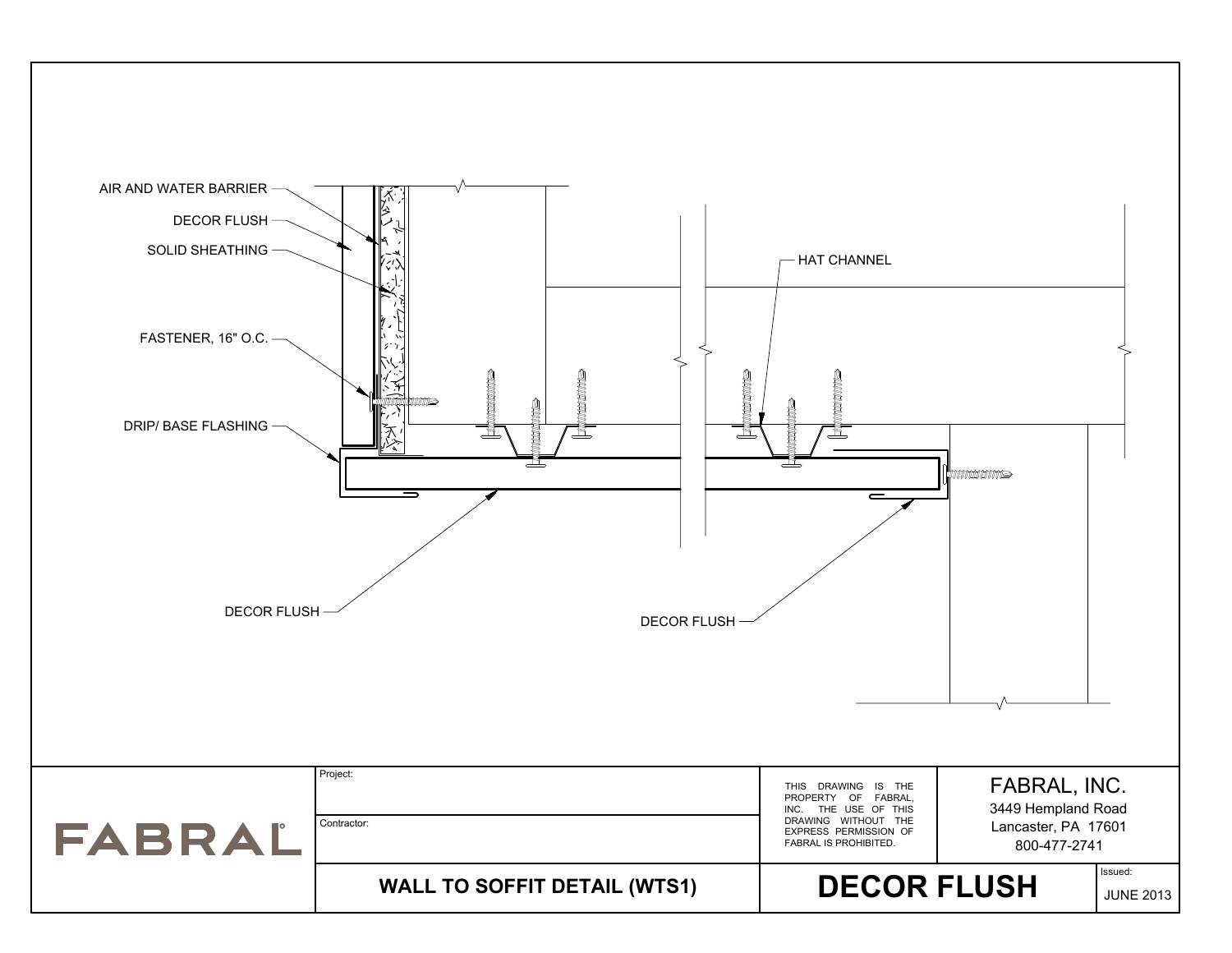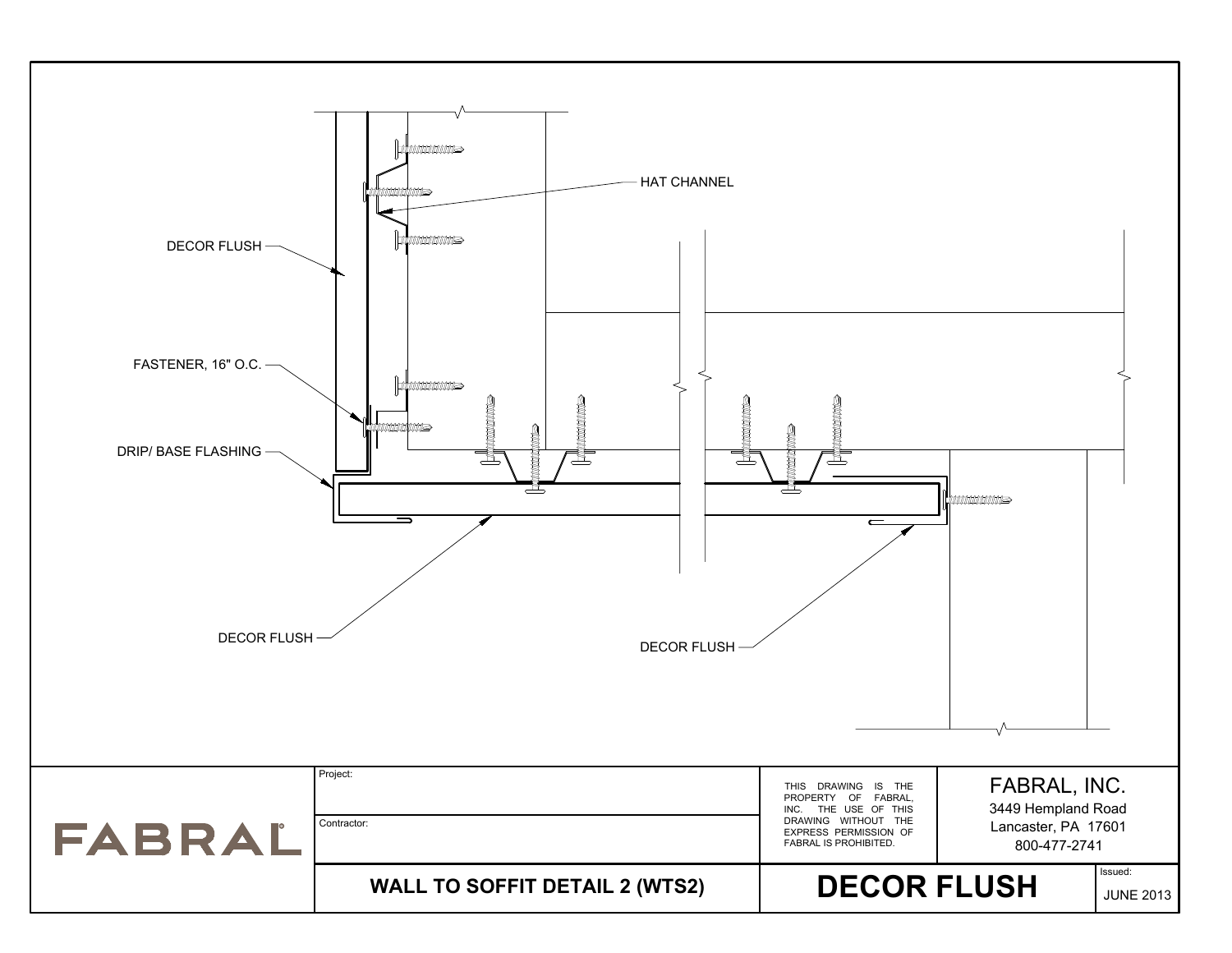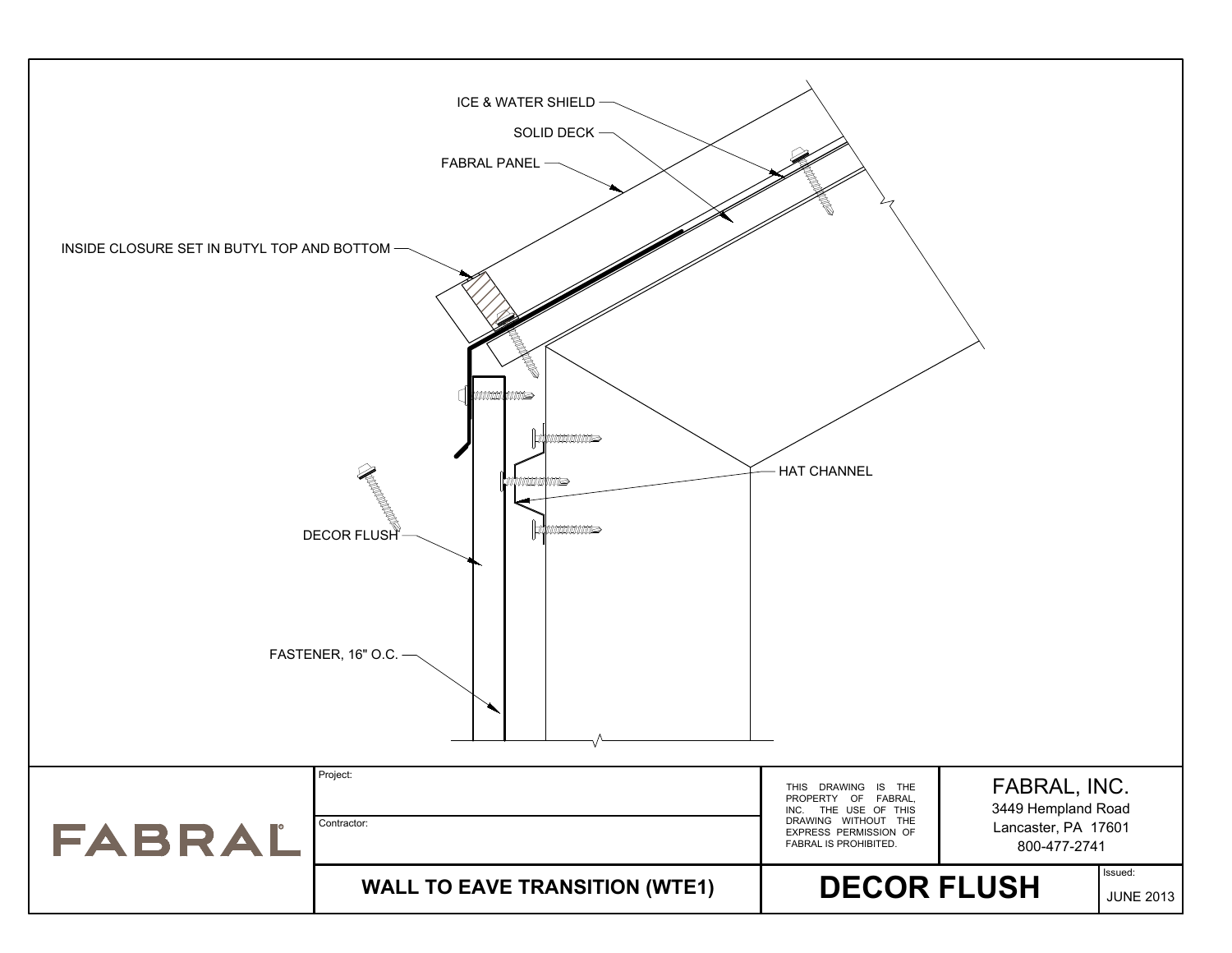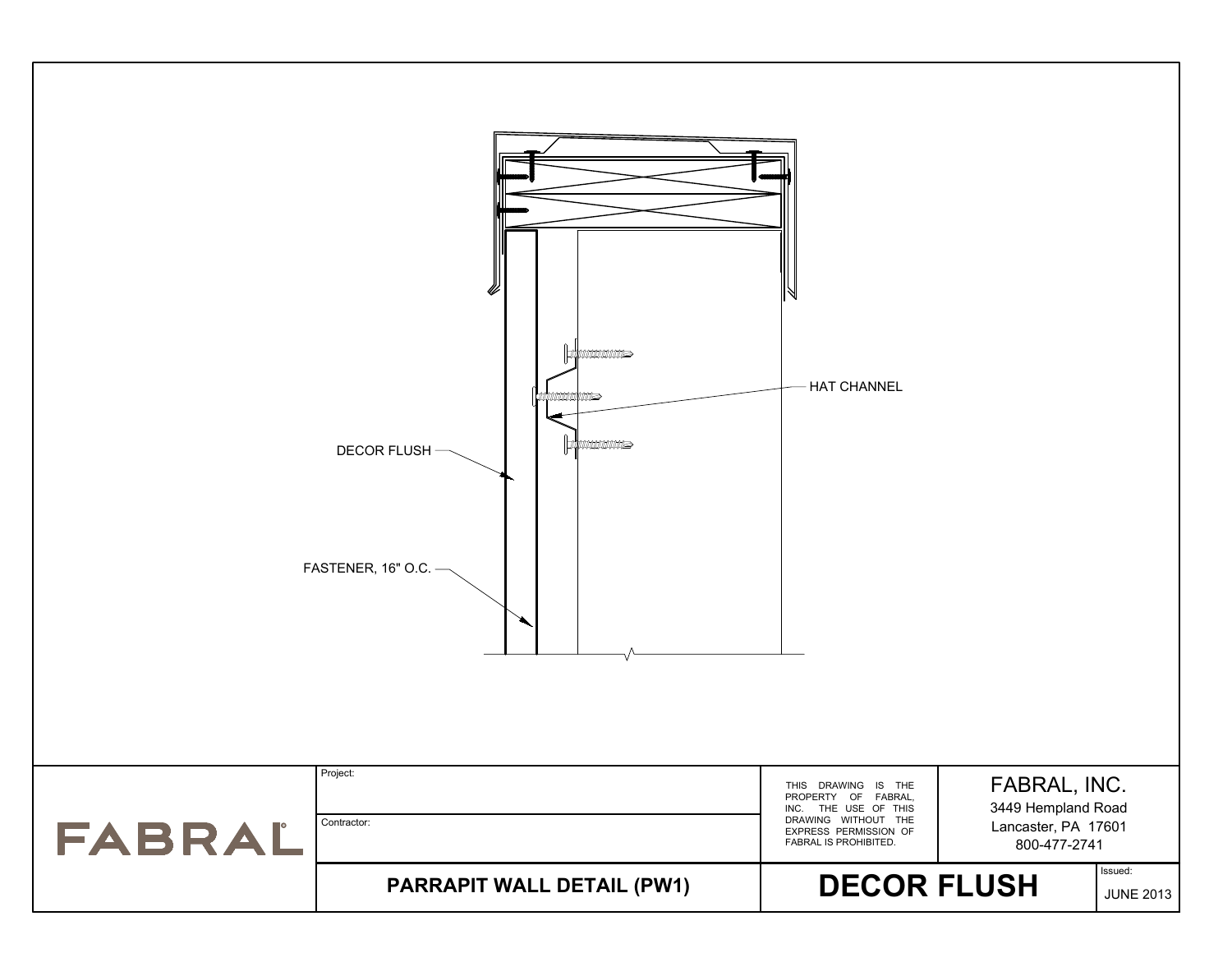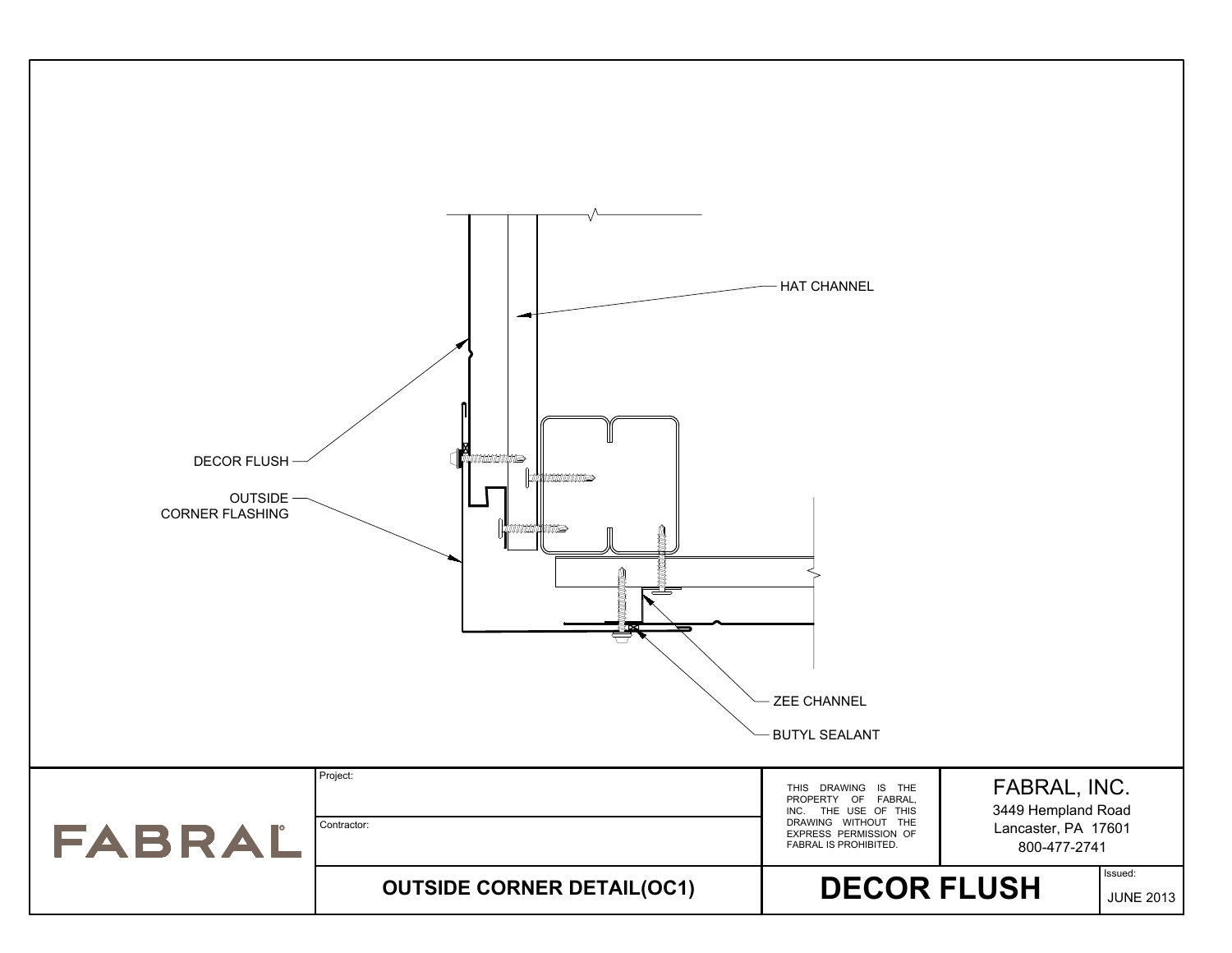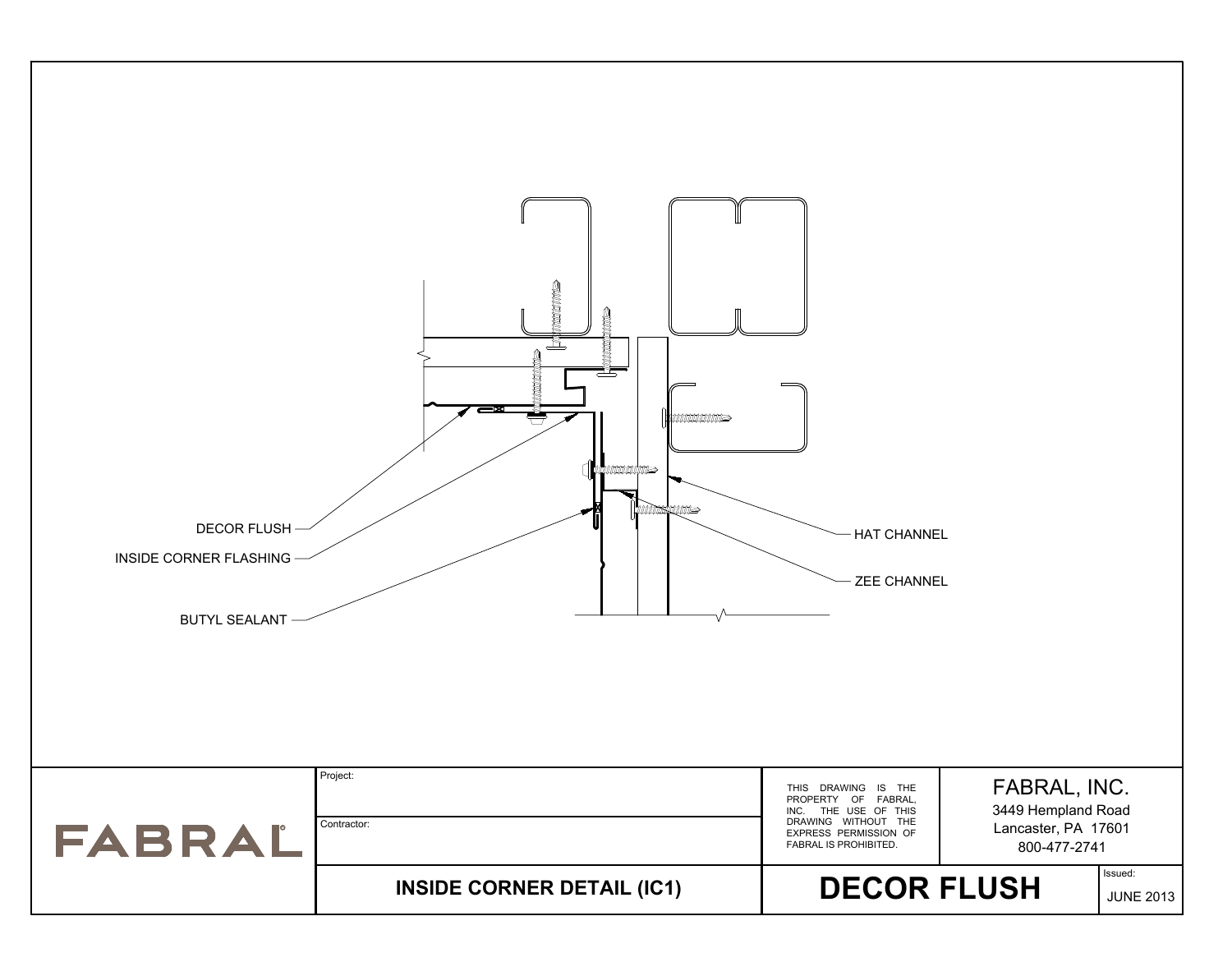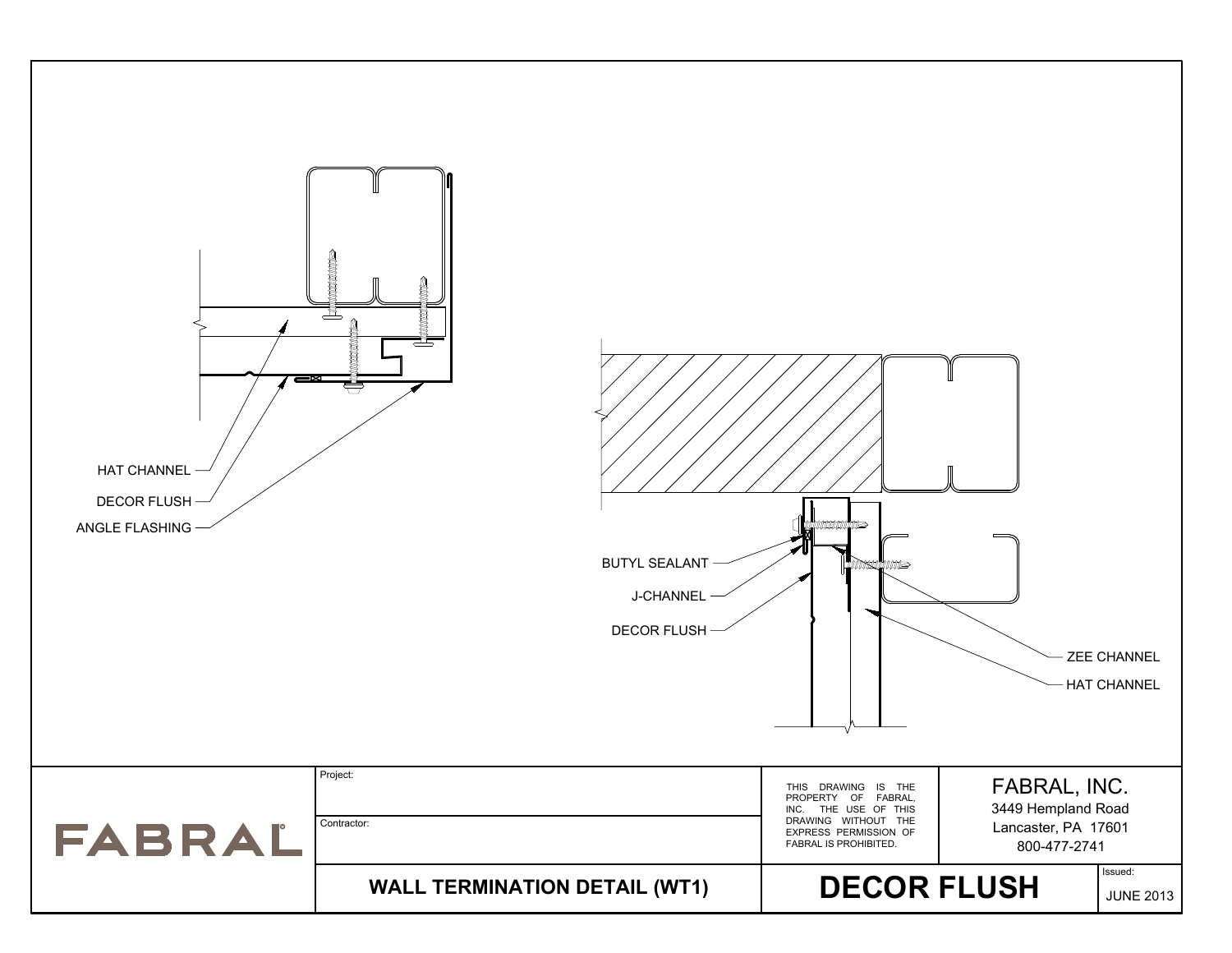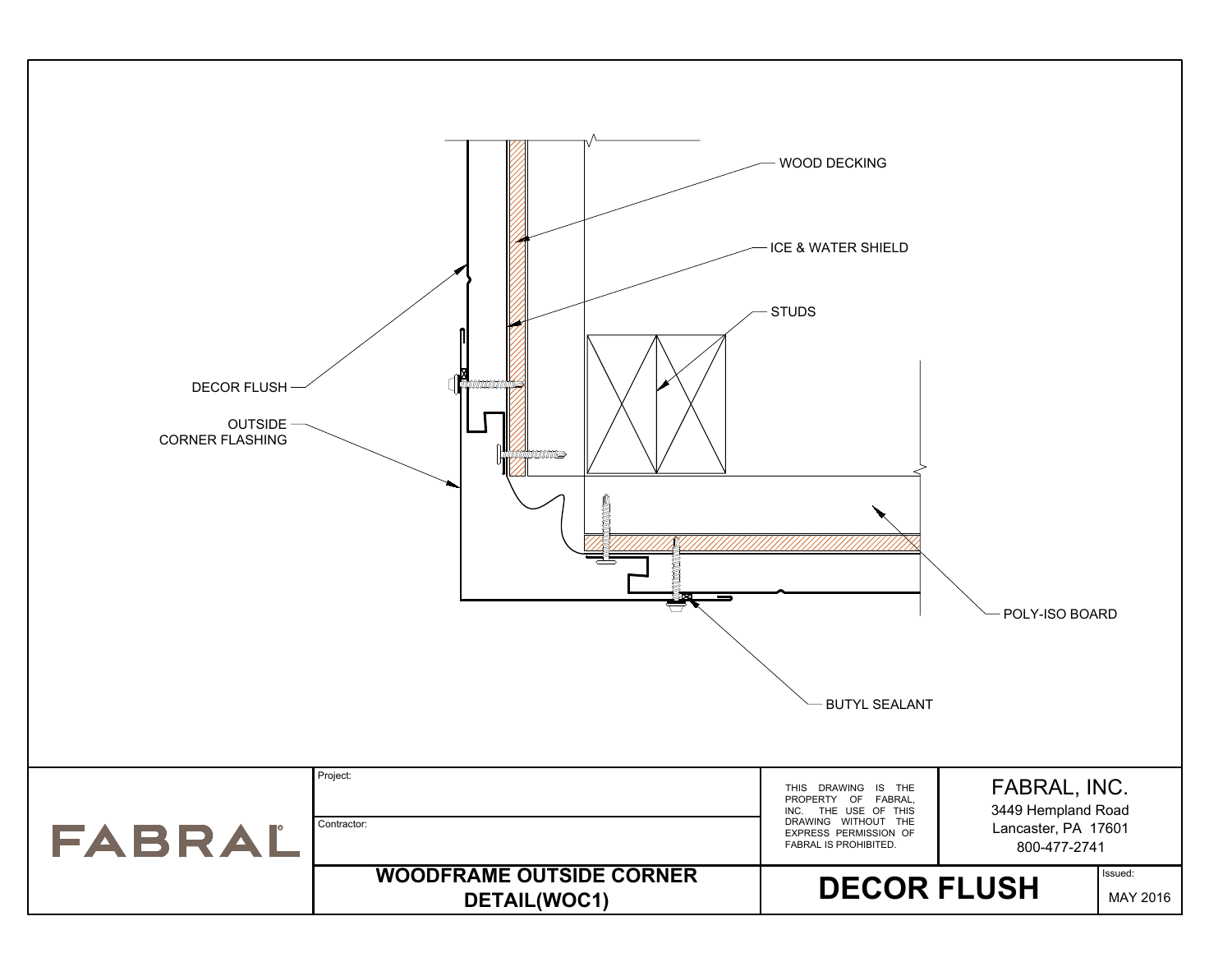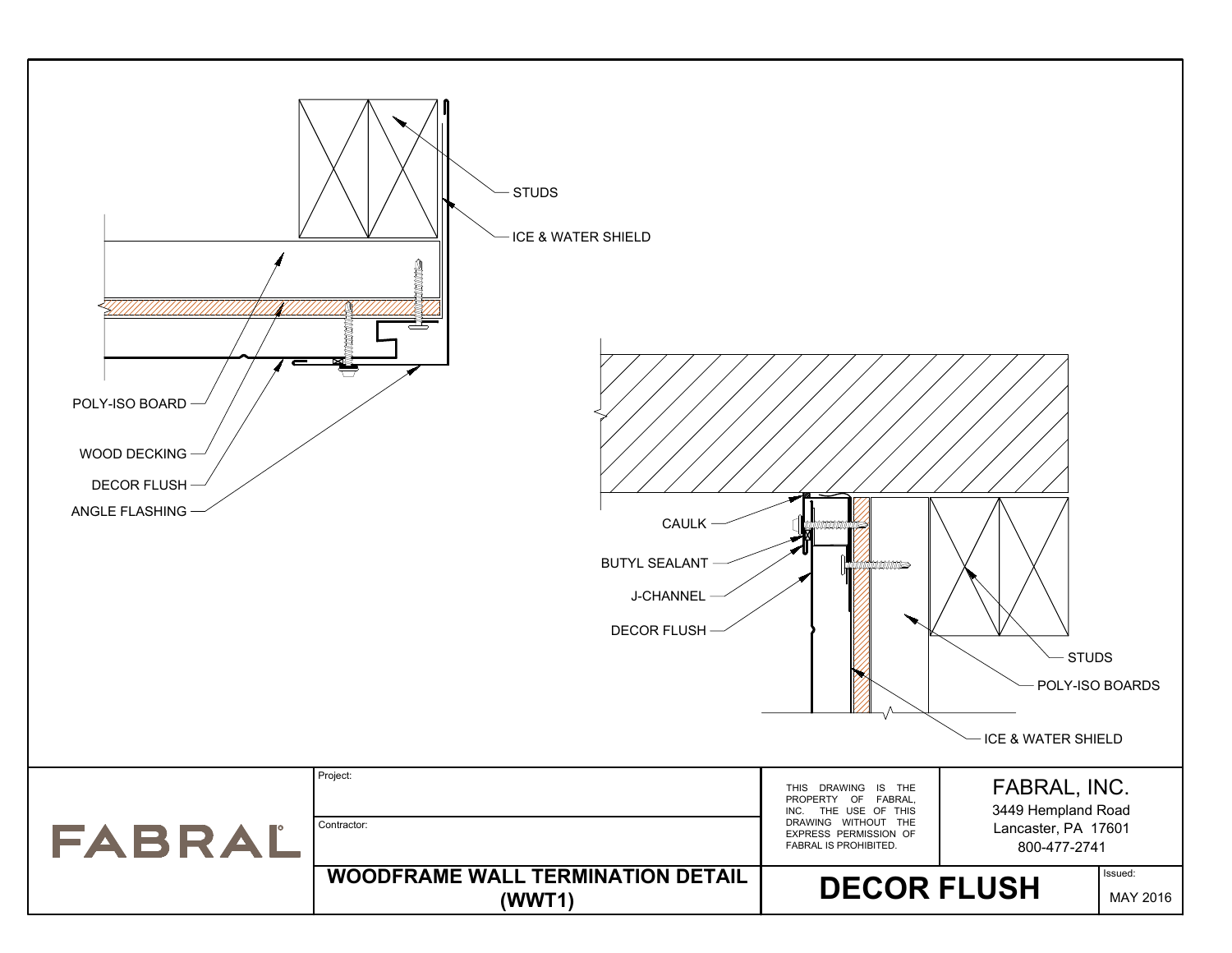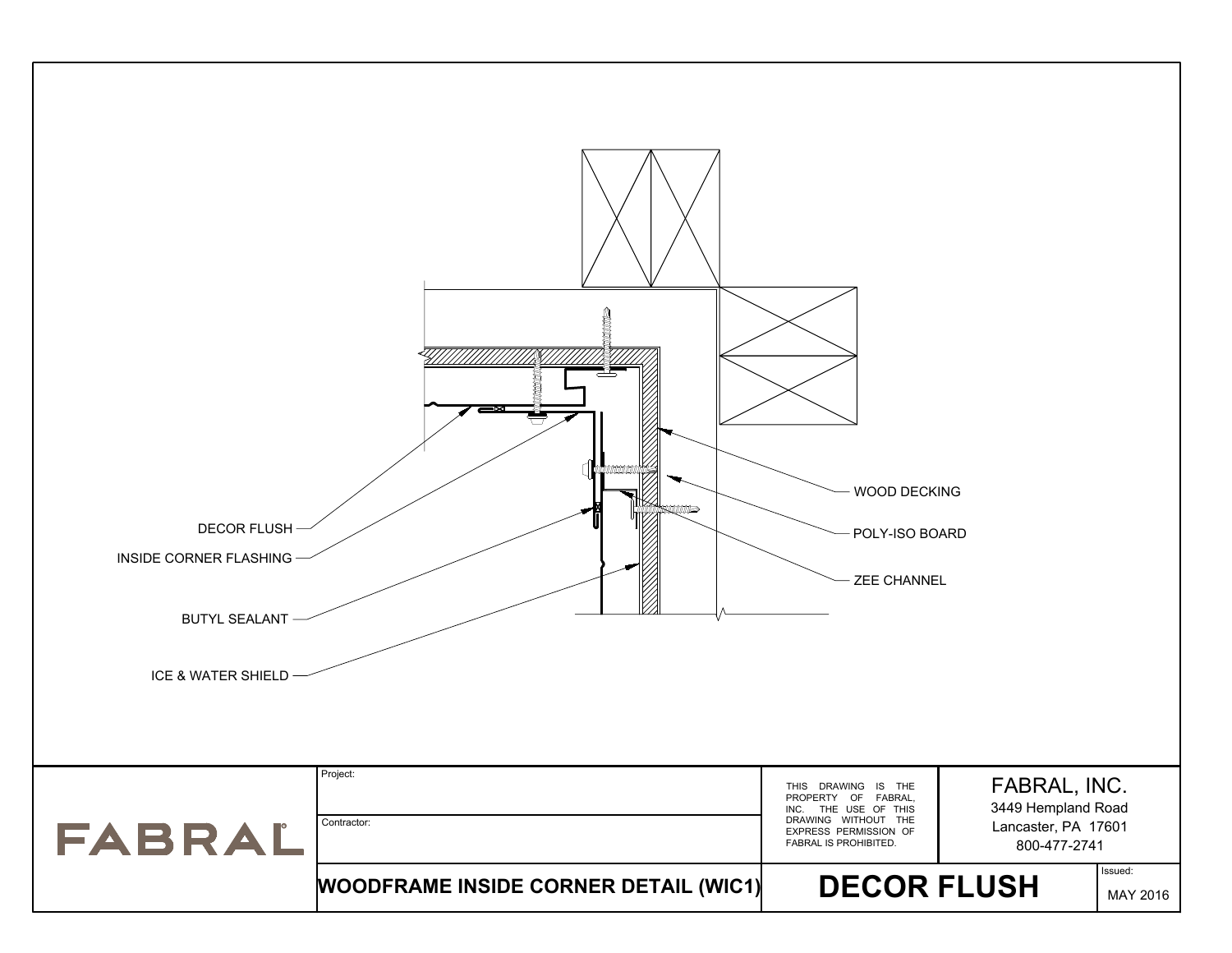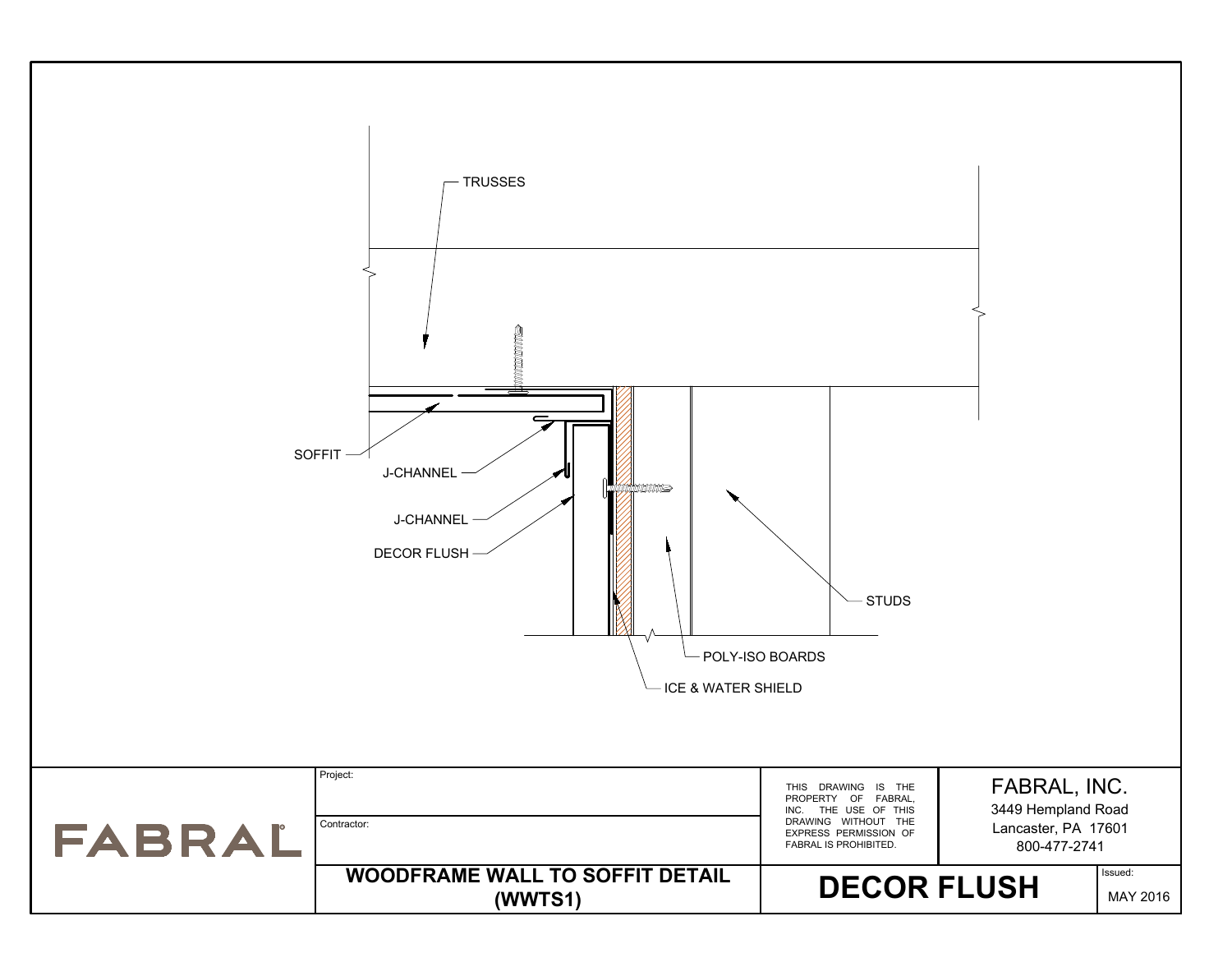| ROOF-<br>$\Delta$ | DECOR FLUSH<br>ENDWALL TRIM-<br>mmmme           |                                                                                                                                             | WOOD DECKING<br>POLY-ISO BOARD<br>- ICE & WATER SHIELD<br>- STUDS         |
|-------------------|-------------------------------------------------|---------------------------------------------------------------------------------------------------------------------------------------------|---------------------------------------------------------------------------|
| FABRAL            | Project:<br>Contractor:                         | THIS DRAWING IS THE<br>PROPERTY OF FABRAL,<br>INC. THE USE OF THIS<br>DRAWING WITHOUT THE<br>EXPRESS PERMISSION OF<br>FABRAL IS PROHIBITED. | FABRAL, INC.<br>3449 Hempland Road<br>Lancaster, PA 17601<br>800-477-2741 |
|                   | <b>WOODFRAME WALL TO ROOF DETAIL</b><br>(WWTR1) | <b>DECOR FLUSH</b>                                                                                                                          | Issued:<br>MAY 2016                                                       |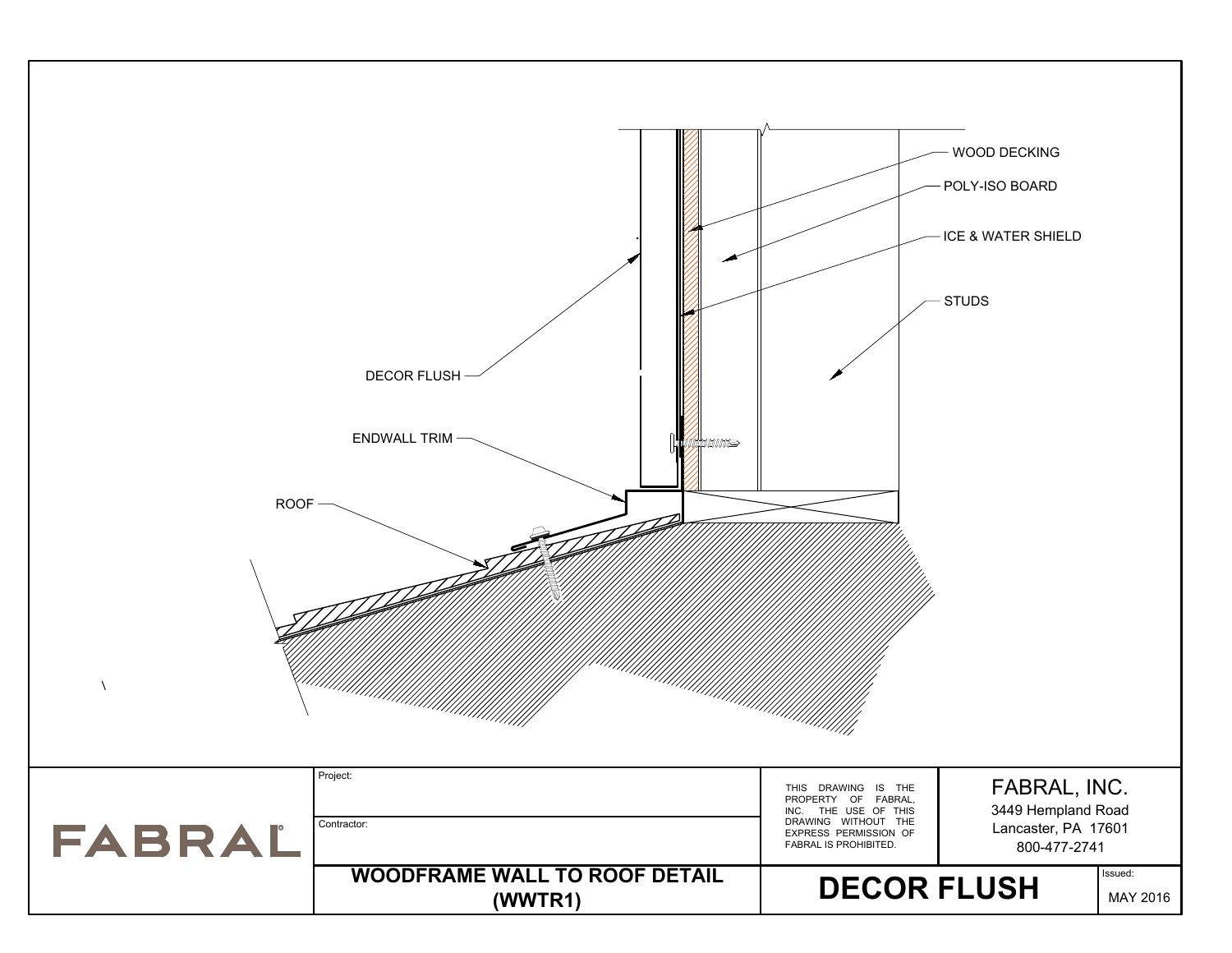